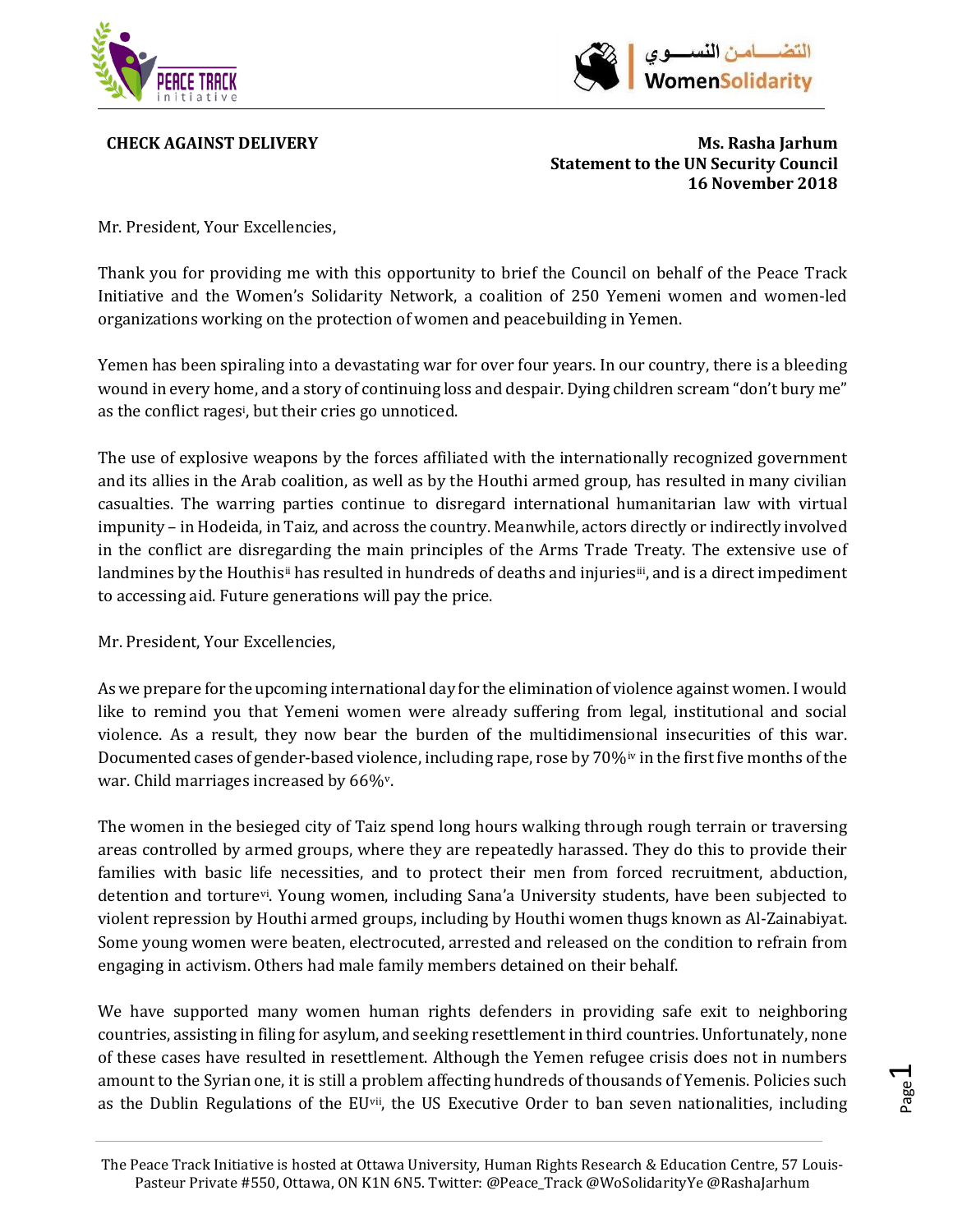



Yemen[viii](#page-4-7), from entering the US, and the Saudi recent policies to deport Yemenis[ix](#page-4-8), have contributed to separating families.

On the situation of the south, we echo the voices of the southern Yemeni women on the importance of reaching a just solution to the southern cause, and realize their right to self-determination. Today, the three-decade southern grievances still have not been addressed. We also see total exclusion of the southerners and their cause from the current peace framework and negotiations, justified usually by the limitations of UN Security Council (UNSC) resolution 2216 (2015), which is interpreted to limit negotiations to two sides.

Mr. President, Your Excellencies,

We, as women, have the highest stake in peace. Members of the Women's Solidarity Network relentlessly work to end bloody conflicts over water and land resources, to evacuate schools from armed groups, to restore the rights of our sons and daughters to education, and risk our lives on a daily basis to rescue families trapped in conflict zones. Many network members play leading roles in alleviating the suffering of citizens through conducting relief projects and negotiating the opening of humanitarian corridors.

We are particularly proud to share that the Association of the Mothers of Abductees Sons – who regularly demonstrate and call for the release of their sons, while enduring risks and abuse – were able to release 336 detainees. This is compared to zero detainees released through the UN-sponsored process. Other members of the network are actively working to stop the recruitment of children as combatants. They do so despite limited means to help these children. Meanwhile, the United Nations suspended<sup>x</sup>, since 2016, its own programmes on disarmament, demobilization, and reintegration targeting children, citing security concerns and waiting for a political solution.

Mr. President, Your Excellencies,

The comprehensive National Dialogue Conference, organized under the auspices of the United Nations and supported by this Council, was an important milestone in the country's history. Yemeni women participated effectively to produce a landmark framework and charter for rights and freedoms. This was later reflected in the draft Constitution of 2015 and should remain fundamental in moving forward with any political resolution in Yemen.

Although women continue to play a leading role in peacebuilding, and the Council's Presidential Statement in 2017[xi](#page-4-10) explicitly calls for women's meaningful inclusion, women are still largely excluded from the peace negotiation process<sup>[xii](#page-4-11)</sup>. We attribute this to the patriarchal philosophy of peace mediation, which rewards violence by granting space at the negotiation table only to holders of weapons, rather to the real peacemakers.

We welcome the recent efforts of the Special Envoy to support the engagement of women, starting with the expansion of his gender team, and the establishment of the Women's Technical Advisory Group.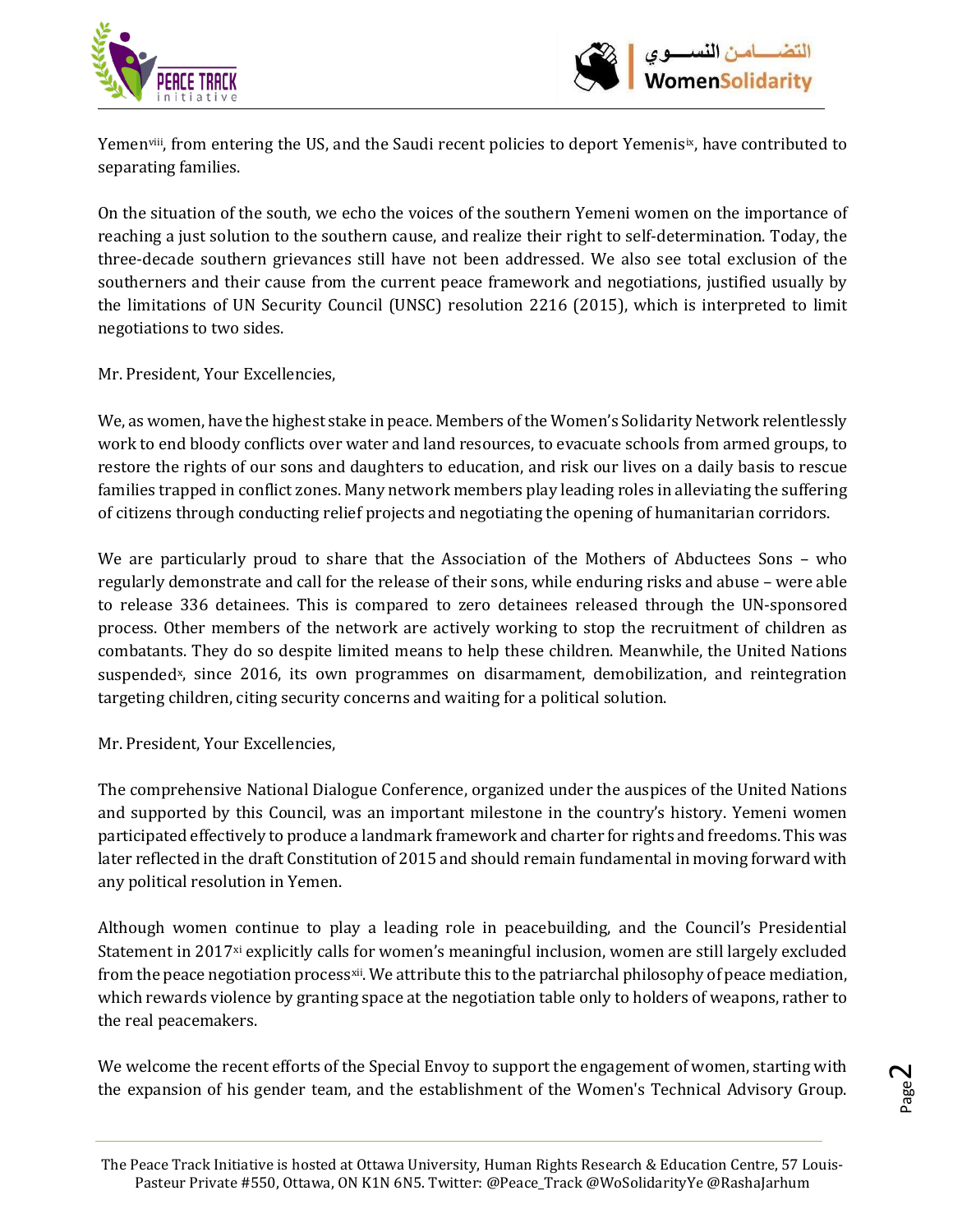



However, we emphasize that women's engagement must not be restricted to an advisory role to the mediation effort: women must be meaningfully represented, present at the table, and engaged in decision-making.

Mr. President, Your Excellencies,

We join the many voices calling for a ceasefire and the resumption of the peace process. We affirm that there is no just and sustainable peace without an inclusive process. As you move forward in your discussions, resolutions, or other action, we strongly urge you to adopt the following recommendations:

## **A. Adopt Appropriate Security Measures:**

- 1. Demand an immediate ceasefire, starting by ending the air bombardments led by the internationally recognized government and its allies in the Arab Coalition, and pursuing confidence-building measures towards restoring state institutions;
- 2. Call on the disarmament of all outlaw armed groups, demanding the relocation of military camps and depots outside of cities, and requesting the revival of the local security apparatus;
- 3. Enforce a ban on the Houthi use of landmines, urge them to submit landmines maps, request commencement of de-mining operations, and call for supporting landmine victims;
- 4. Call for the prevention of the transfer and use of arms in Yemen;
- 5. Demand lifting of restrictions on ports, as well as normalizing air traffic in all governorates, allowing commercial aviation to operate;
- 6. Enforce a ban on child recruitment, and request immediate revival of the demobilization, disarmament, and reintegration programmes for child combatants;
- 7. Call on the release of all arbitrarily detained and forcibly disappeared persons, particularly civilians, politicians, journalists, activists, and Baha'i minorities, and demand refraining from issuing death penalties;
- 8. Send peacekeepers to Yemen from neutral states that have not engaged in any way in the conflict in Yemen.

## **B. Revive the Political Process:**

- 9. Call for immediate action to address the "logistical" challenges preventing the peace negotiations from happening, urging for a comprehensive and inclusive process, guided by the representation mechanism in the National Dialogue Conference<sup>[xiii](#page-4-12)</sup>;
- 10. Adopt all papers submitted during the National Dialogue Conference, including the final document and visions submitted by all groups to inform the framework for a political solution in Yemen;
- 11. Demand the establishment of an international fund for reconstruction of Yemen, in a transparent manner, to be co-financed by the Arab coalition countries and the international community;
- 12. Enact measures to support economic stability, reconstruction and restoration of social services, while urging for the establishment of anti-corruption mechanisms;
- 13. Recognize the right of southerners in a just solution that speaks to the demands of southern people;
- 14. Demand a local ceasefire in Taiz governorate. and support our five-point initiative to protect civilians in Hodaidah<sup>xiv</sup>;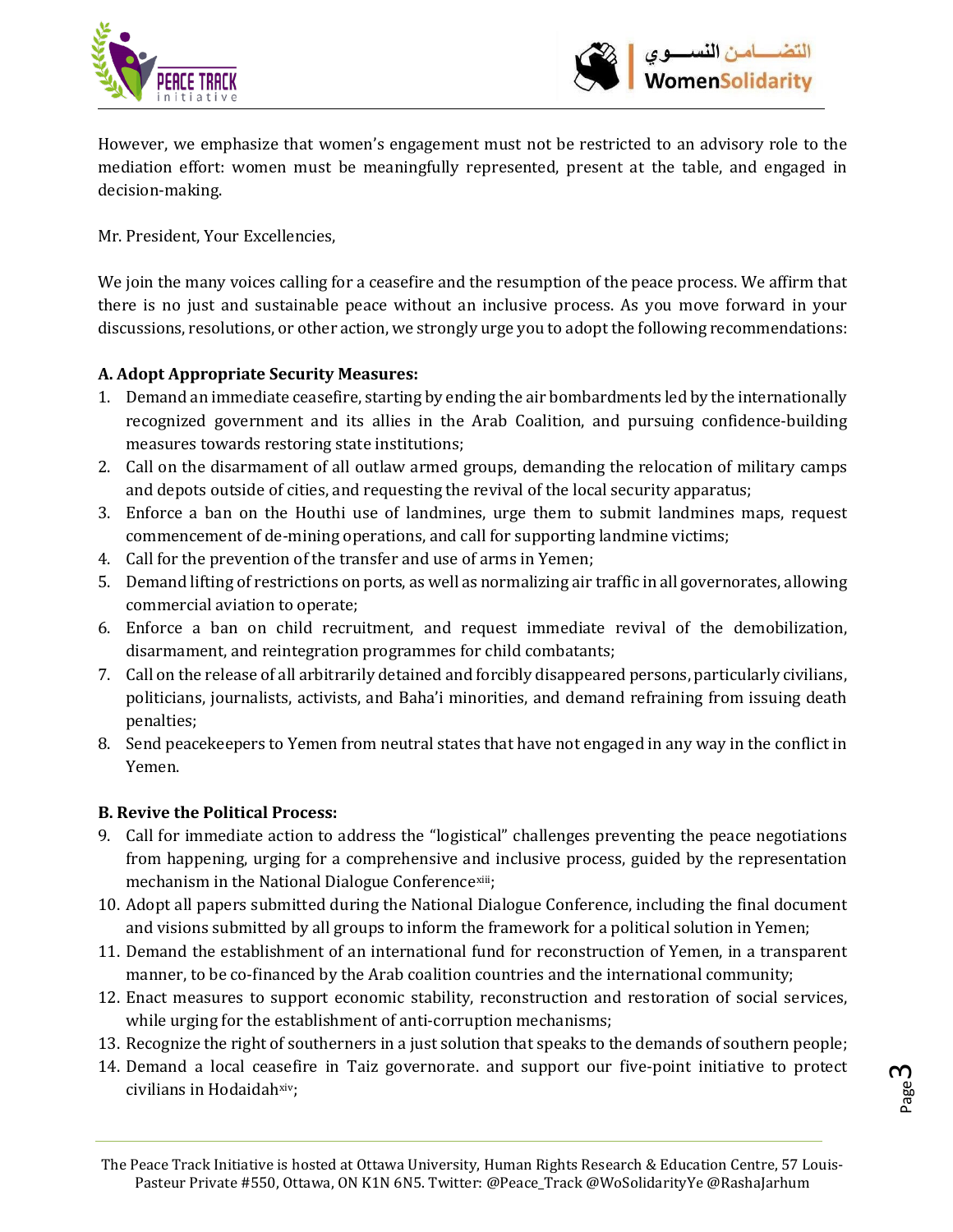



- 15. Demand initiation of resettlement programmes and asylum facilities to address the situation of Yemenis abroad;
- 16. Request a gender audit of ongoing relief operations, demand a solution for humanitarian diversions, and reiterate importance of integrating gender into humanitarian response plans;
- 17. Demand the establishment of a mechanism to hold perpetrators accountable within a wider context of transitional justice and reparations; impose individual targeted sanctions against warlords and those who obstruct the peace process; and request the Sanctions Committee include gender expertise and gender responsive reporting mechanisms.

## **C. Strengthen Engagement with Women Policymakers and Civil Society:**

- 18. Recognize the priorities of women identified in the National Agenda for Women, Peace and Security[xv,](#page-4-14) submitted in 2016 to guide the peace process, and call on the government to report to the CEDAW committee;
- 19. Explicitly refer to Security Council Resolution 1325 on Women, Peace, and Security and subsequent resolutions in any forthcoming resolution or Presidential Statement on Yemen, in addition, clearly demand no less than 30 per cent of women participating in delegations and all related ceasefire and peace processes, and impose vacant seats if women are not included;
- 20. Mandate an independent women's delegation at the negotiating table;
- 21. Urge the Special Envoy to ensure that women have equal representation in the peace consultations process, and to address our demands sent to him in our letter March 2018<sup>[xvi](#page-4-15)</sup>;
- 22. Call for the establishment of a mechanism to hear the voices of rural women as well as women victims and survivors of war, and to ensure that their priorities are integrated into the negotiation process and the political solution;
- 23. Demand support for women peacemakers, and urge allocation of funding directly and flexibly to grassroots women activists and women movements in order to support their efforts;
- 24. Call on the establishment of a clear mechanism to protect women and women human rights defenders, and to address their integrated protection needs, including physical, psychological, digital, and collective security.

**We hope that these recommendations will be adopted, and that they will make a significant contribution to ending the conflict in Yemen. The lack of action on these recommendations is an immoral failure that contributes to the continued suffering of over 27 million Yemenis.**

Thank you.